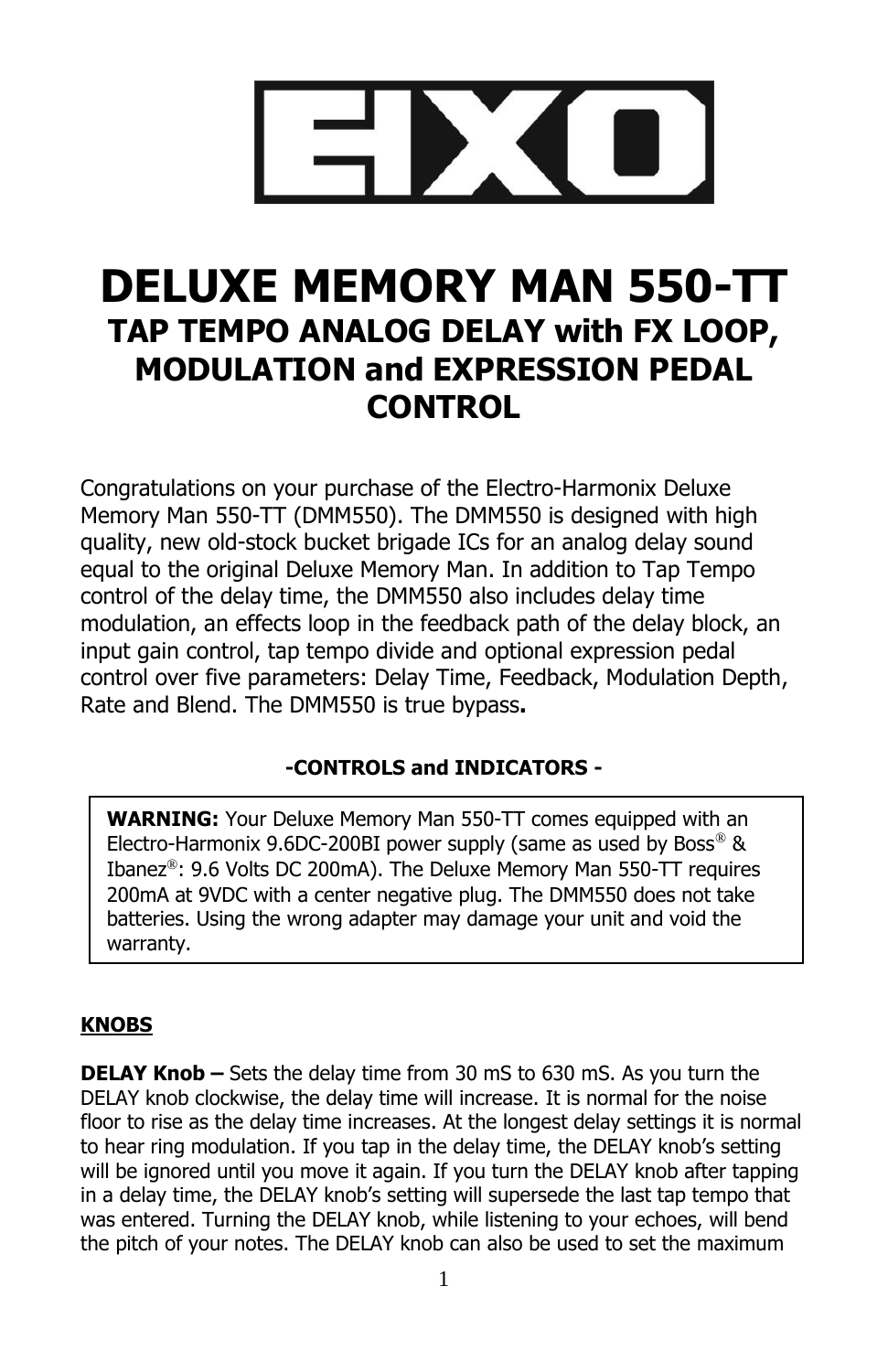delay time for expression pedal control. **N.B.:** the TAP DIVIDE button functions have no effect on the DELAY knob; pressing this TAP DIVIDE button while the DELAY knob controls the delay time will not change the delay time.

**FEEDBACK Knob** – Controls the amount of signal that is circulated from the output of the delay block to its input. Turning the FEEDBACK knob clockwise increases the number of echoes. Setting the FEEDBACK control to its maximum clockwise position will cause the DMM550 to run-away, or self-oscillate. Alternatively setting the FEEDBACK knob to its minimum position will yield just one echo or repeat for each of your notes. The FEEDBACK knob is also used to set the maximum amount of feedback for expression pedal control.

**DEPTH Knob –** Sets the amount of modulation that is applied to the delay time. As you turn the DEPTH knob clockwise, the amount of modulation increases. Turn the DEPTH down to the full Counter-Clockwise (CCW) position to turn modulation off. The DEPTH knob is also used to set the maximum amount of modulation for expression pedal control.

**RATE Knob –** The RATE knob sets the rate or speed of modulation. As you turn the RATE knob clockwise the modulation rate increases. The DEPTH knob must be set above the full CCW position to hear the RATE knob change the modulation speed. Additionally, the RATE knob sets the maximum rate of modulation for expression pedal control.

**GAIN Knob –** Sets the input gain for the DMM550. As you turn the GAIN knob clockwise, the input gain will increase. The total gain range is  $-13$  dB to  $+20$  dB. The gain block is the first stage that the input signal goes through in the circuit. Both the dry and wet signals mixed by the BLEND knob go through the gain block.

**BLEND Knob –** The BLEND knob is a wet/dry control allowing you to vary the mix between direct and delayed signals at the OUTPUT jack of the DMM550. Set the BLEND knob to the full clockwise position for an output that is 100% wet. Set the Blend knob to full counter-clockwise for an output that is 100% dry. Setting BLEND anywhere in between will mix the wet and dry signals together. Additionally the BLEND knob sets the maximum wet/dry mix for expression pedal control.

#### **SWITCHES & LEDs**

**BYPASS Footswitch and STATUS LED –** The BYPASS FSW is used to toggle the DMM550 between effect mode and true bypass mode. The red STATUS LED will light up when in effect mode and turn off in bypass.

**EXP. MODE Button and LEDs –** The EXP. Mode button cycles through the six available expression modes: BLEND, RATE, DEPTH, FEEDBACK, DELAY and OFF. Each time you press the EXP. MODE button the DMM550 will advance to the next expression mode LED. An expression pedal must be plugged into the EXP. PEDAL jack to make use of these modes. A lit LED for one of the modes indicates the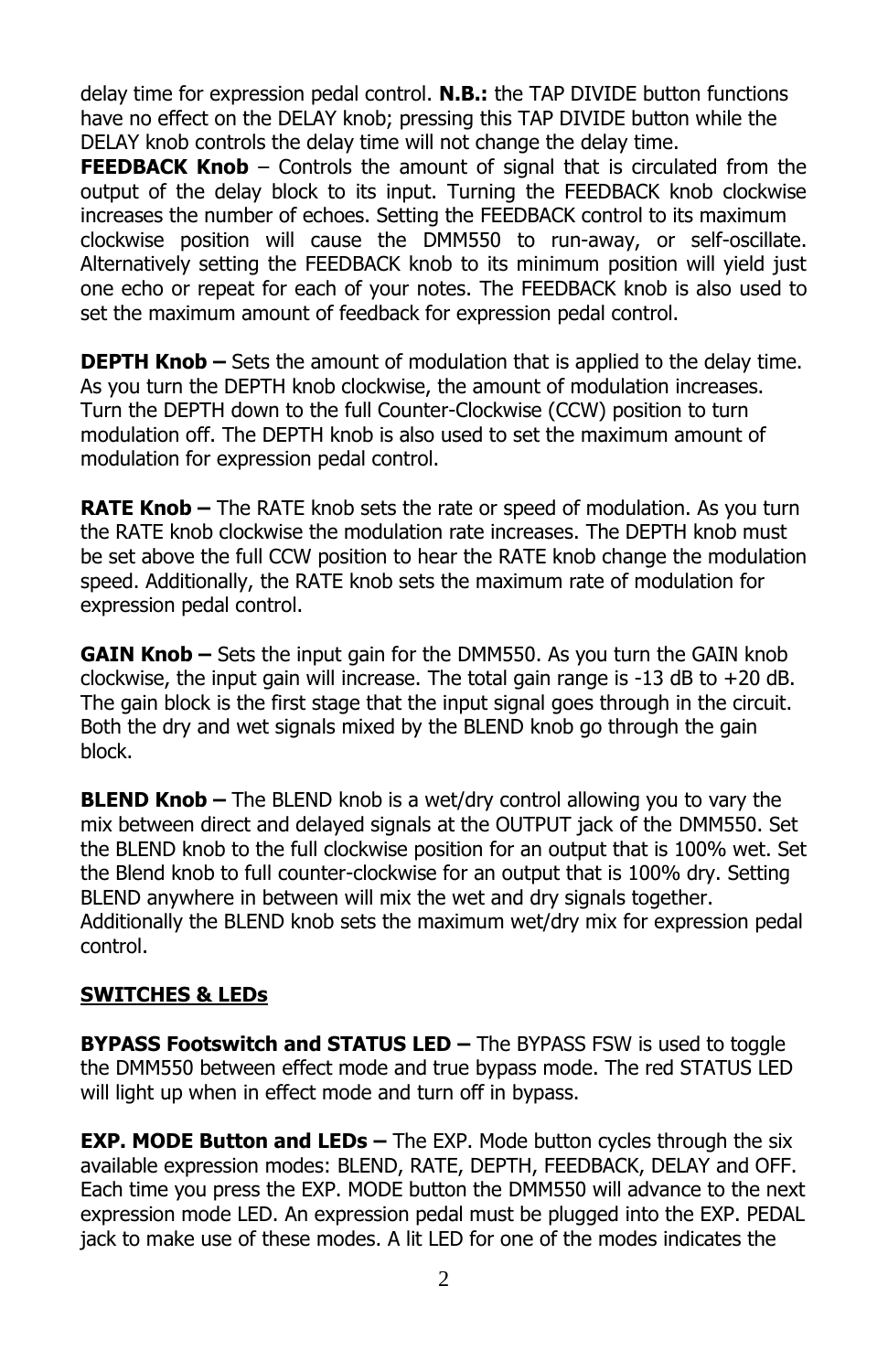expression pedal will control that parameter. For example, if the RATE LED is lit, the expression pedal controls the modulation rate, from slowest (expression  $p$ edal = toe up), to the RATE knob's current setting (expression pedal = toe down). When no EXP. MODE LEDs are illuminated the expression pedal is disabled while it remains plugged into the DMM550. The setting for the EXP. MODE is saved and recalled when power cycling.

**TAP Footswitch –** The TAP FSW is used to tap in the delay time. Stomp on the TAP FSW two times and the delay time will jump to the time between taps (if all the TAP DIVIDE LEDs are off). If you tap more than twice, it will average the tap tempo for all taps, it will stop averaging if there is more than 2 seconds between two consecutive taps. The DMM550 will always take into account the TAP DIVIDE setting when determining the delay time from the tap tempo. For example, if your tap time is 1 second and TAP DIVIDE is set to eighth notes, the actual delay time will be 0.5 seconds. **The maximum delay time, when tapped in, is 1.5 seconds; though at this delay time the effect will sound quite lo-fi.** The DMM550 will save and recall the tap tempo when power cycling. In addition, if an expression pedal is controlling the delay time, the Tap Tempo and TAP DIVIDE setting will determine the maximum delay time of the expression pedal.

**N.B.:** The delay time for the DMM550 is always set by the last method used. If you tap in a delay time, the DELAY knob's setting is ignored. After tapping in a delay time, if you turn the delay knob, the tap time will be forgotten and replaced by the current position of the DELAY knob.

**TAP FSW HOLD TO PRESET FEEDBACK –** If you press and hold the TAP FSW, the DMM550 will slowly ramp up to a high FEEDBACK setting. After releasing the held TAP FSW, the feedback amount ramps back down to the current FEEDBACK knob setting. The high feedback setting that the DMM550 ramps up to is set at the factory but may be adjusted when you are holding down the TAP FSW, if held for more than 1 second. If you do not like the setting chosen at the factory, simply turn the FEEDBACK knob to your preferred setting, while the TAP FSW is held down. It may take a few tries before nailing the perfect setting. Release the TAP FSW to save the feedback hold setting. The DMM550 will remember the TAP FSW HOLD setting after power cycling.

If you want to restore the original factory setting for the FEEDBACK HOLD, press and hold the EXP. MODE button while applying power to the DMM550. When you see all 5 expression mode LEDs light up, the factory setting has been restored, you can now release the EXP. MODE button.

**BEAT LED –** The green BEAT LED either blinks at the current delay time setting (if delay time is set by the DELAY knob) or the tempo that you tapped in. Cycling through the TAP DIVIDE settings will not change the BEAT LED blink rate. If you are modulating the delay time, the change in delay time due to modulation will be reflected in the BEAT LED.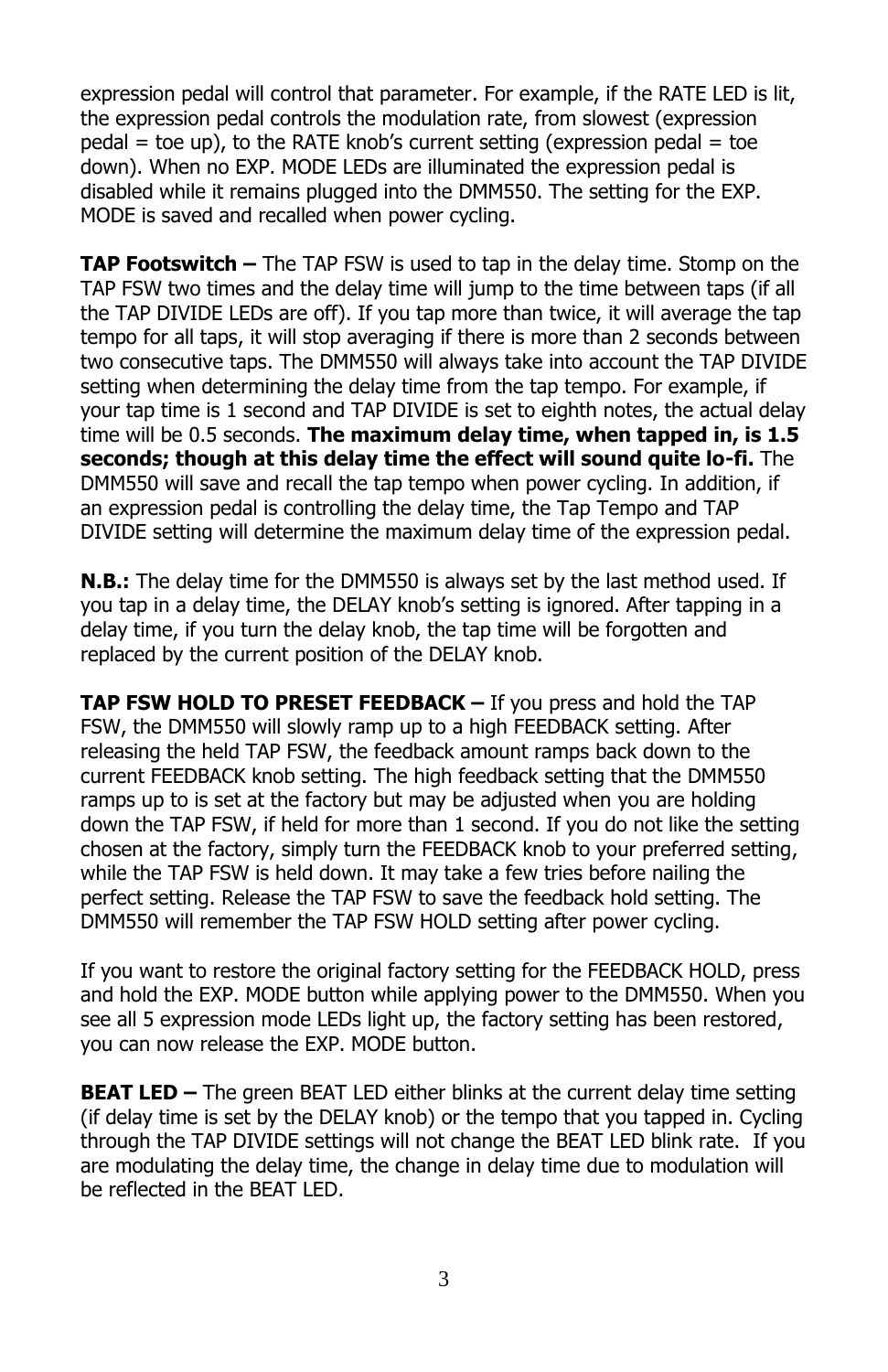**TAP DIVIDE Button and LEDs -** This button cycles through the six possible settings for TAP DIVIDE. Each setting, except when all LEDS are off, will divide the tap tempo to create shorter delay times in sync with your original tempo. It works like so: The DMM550 always assumes that the musician taps in a quarter note. That quarter note can then be divided down to five other types of notes: dotted eighth note, quarter note triplet, eighth note, eighth note triplet and sixteenth note. The sixth mode is quarter note or OFF, where the tap tempo is not divided down and the delay time is set to your actual tap time. No LEDs are lit when Tap Divide is set to quarter note/OFF. Below is a chart displaying the six modes, their divide ratios and an example of the delay time for each mode:

| <b>TAP DIVIDE</b><br><b>MODE</b> | <b>SYMBOL</b> | <b>DIVIDE</b><br><b>RATIO</b> | <b>DELAY TIME (for a 600 mS)</b><br>TAP) |
|----------------------------------|---------------|-------------------------------|------------------------------------------|
| Quarter Note / OFF               |               | 1/1                           | 600 mS                                   |
| Dotted 8th Note                  |               | 3/4                           | 450 mS                                   |
| Quarter Note Triplet             | $^{\prime}$ 3 | 2/3                           | 400 mS                                   |
| 8th Note                         |               | 1/2                           | 300 mS                                   |
| 8th Note Triplet                 | '3            | 1/3                           | 200 mS                                   |
| 16th Note                        |               | 1/4                           | 150 mS                                   |

**N.B.** The TAP DIVIDE button has no effect on the delay time when the delay is set by the DELAY knob. Cycling through the different TAP DIVIDE modes, when the delay time was last set by the DELAY knob, will not change the delay time in any way.

The TAP DIVIDE button setting is saved and recalled when power cycling.

**TAP DIVIDE SEQUENCE MODE –** The DMM550 contains a little easter egg called Tap Divide Sequence mode. In this mode, the DMM550 will automatically cycle through the six tap divide modes at a rate set by the RATE knob. To use this mode, do the following:

- 1. Tap in a delay time. Tap Divide Sequence mode will not work if the delay time is set by the DELAY knob.
- 2. Press and hold the TAP DIVIDE button for 2 seconds. After 2 seconds, all of the TAP DIVIDE LEDs will light up briefly, now you are in sequencer mode. You can release the button.
- 3. Turn the RATE knob to change the speed of the sequence. You should see the tap divide LEDs light up in a sequential fashion.
- 4. You can tap in new delay times to change the delay time range.
- 5. To exit Tap Divide Sequence mode: hold down the TAP DIVIDE button for another 2 seconds. All 5 LEDs will light briefly to indicate you have exited sequence mode. You could also simply turn the DELAY knob.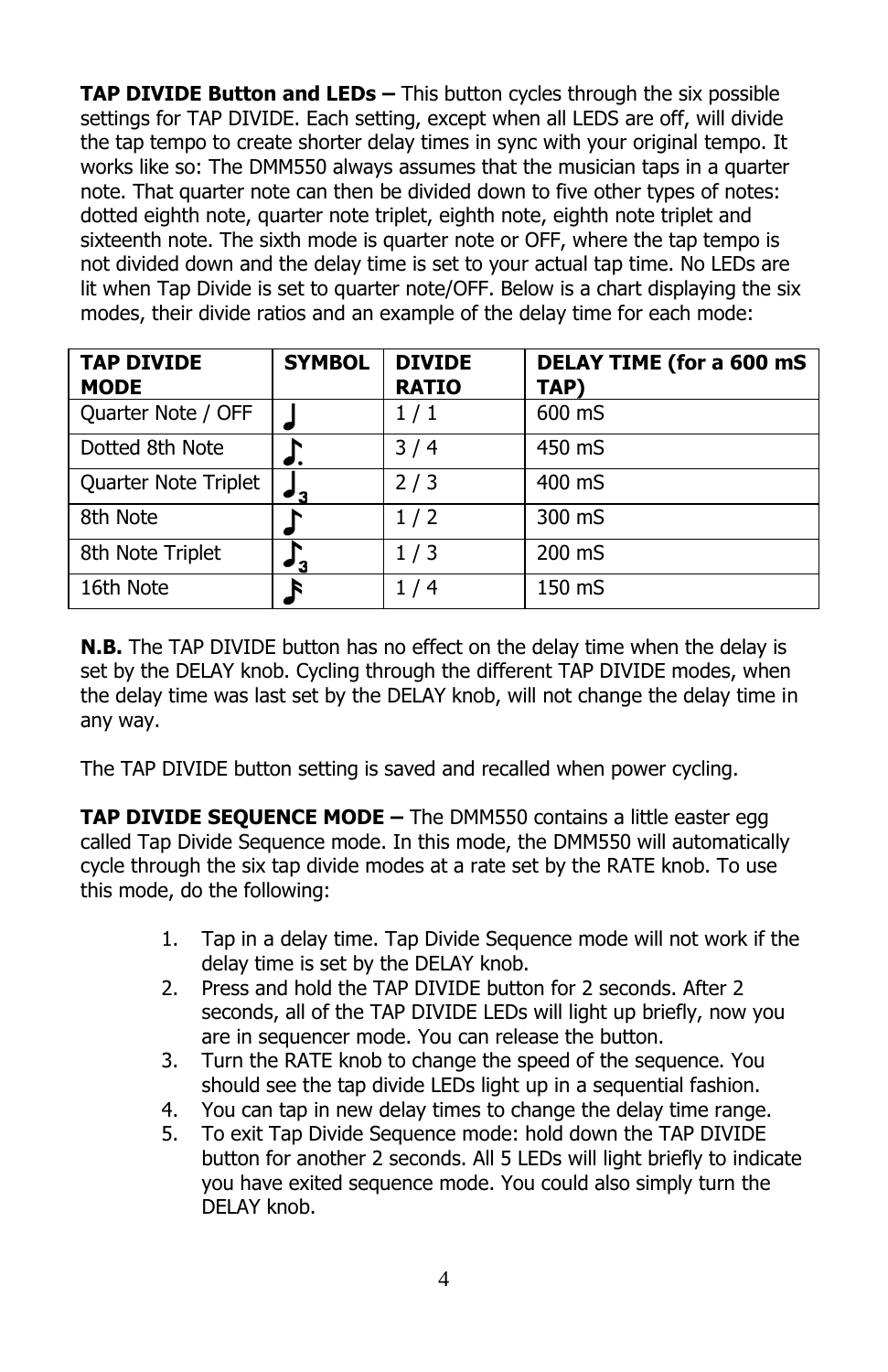#### **I/O & POWER JACKS**

**INPUT Jack –** Connect the output of your instrument or other effects pedal to the  $\frac{1}{4}$ " INPUT jack. The impedance presented at the INPUT jack is 100 k $\Omega$ .

**OUTPUT Jack –** Connect the output of the DMM550 to the input of an amplifier or another effects pedal. The output impedance is 200  $\Omega$ .

**SEND Jack –** Connect this jack to the input of another effects pedal or chain of effects pedals to insert an effects loop before the DMM550's delay block. The output impedance is 200  $\Omega$ .

**RETURN Jack –** Connect this jack to the output of another effects pedal or chain of effects pedals to insert an effects loop before the DMM550's delay block. The input impedance presented at the RETURN jack is 2 M $\Omega$ .

**EFFECTS LOOP –** The Deluxe Memory Man 550-TT has an effects loop feature which allows other effects to be inserted into the feedback loop of the delay block, before the bucket brigade chips. This means that you can put additional effects on your wet signal without changing your dry signal and each time your notes go around the feedback loop, they will also go through the effects loop.

For example, if you connect a Micro POG in the DMM550's effects loop, setting the Micro POG to output only the upper octave, the delayed note will be one octave above the dry note that you played. Additionally, with a fair amount of feedback on the DMM550, each time the note circles around the delay loop, the signal will go up another octave. So if you play a C2 on the guitar, the first echo will be a C3, the second C4, the third C5 and so on.

Another example would be to plug a volume pedal into the DMM550's effects loop. The volume pedal will act as a FEEDBACK control. With the addition of an expression pedal, you could have the volume pedal control feedback and the expression pedal control one of the other expression modes..

To properly use the DMM550's effects loop, connect the SEND jack to the input of your effects loop and the RETURN jack to the output of your effects loop.

**N.B.** If you do not wish to use the effects loop, please leave the RETURN jack disconnected.

**EXP. PEDAL Jack –** Enables the musician to control any of the five available expression modes with an optional expression pedal or control voltage. The expression pedal should have a Tip-Ring-Sleeve plug attached to it. It is important that the expression pedal have the correct polarity. The tip of the plug must be connected to the wiper of the potentiometer inside the expression pedal. If you are not sure what type of expression pedal to use, try to purchase one with a polarity switch so that it will work with many different types of instruments. Some suggested Expression Pedals: M-Audio EX-P, Moog EP-2,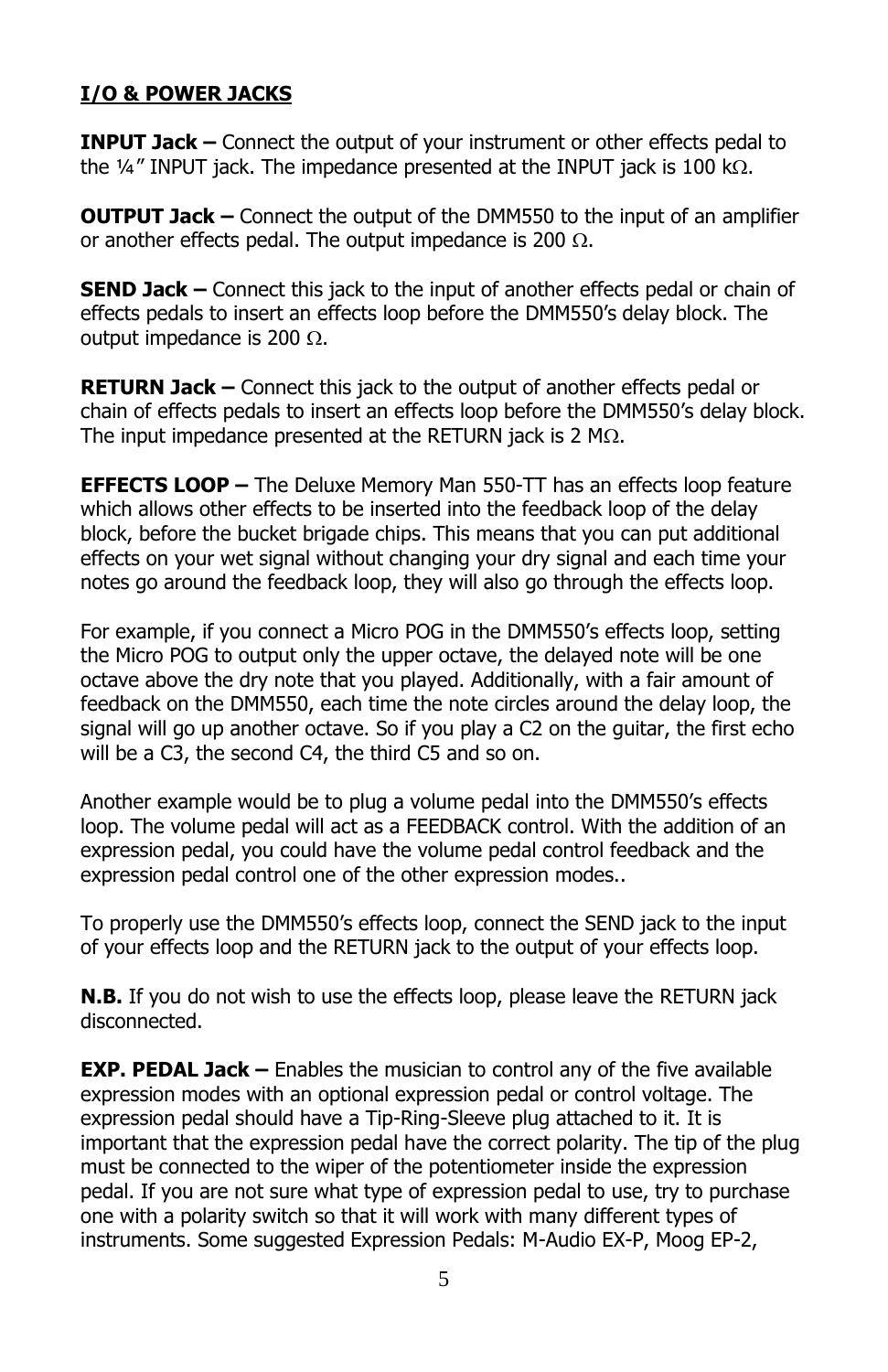Roland EV-5 or Boss FV-500L. You may also connect a Control Voltage on TS plug to this jack. The Control Voltage range must be 0 V to 5 V.

**EXPRESSION PEDAL CONTROL –** The Deluxe Memory Man 550-TT allows external control over five of its parameters: BLEND, modulation RATE, modulation DEPTH, FEEDBACK and DELAY time. Please see the EXP. PEDAL Jack section above for suggestions on the type of expression pedals to use. The pedal will need to have a TRS plug. In addition you may use a control voltage, with a TS plug. The acceptable CV range is 0 V to 5 V.

Use the EXP. MODE button to choose the function you want to control with an expression pedal; repeatedly press and release the EXP. MODE button until the proper LED lights. After selecting a parameter, its associated knob will now set the maximum sweep range, which is the toe down position for the expression pedal. For example, if you want to sweep the full range of the FEEDBACK knob, you will need to set the FEEDBACK knob to its full clockwise position. The expression pedal will then sweep from 0% feedback (toe up position) to 100% feedback (toe down position).

Some expression pedals allow you to dial in the toe up position using an extra knob on the pedal itself. When using this type of pedal you can set the range for both toe up (using the knob on the expression pedal) and toe down (using the selected knob on the DMM550). If you use an expression pedal that does not allow you to dial in the toe up position, then toe up will always be that particular knob's minimum setting.

**TAP SW Jack –** Allows the musician to input the tap tempo from an external momentary switch. The external switch should be normally open. Upon engaging the switch, it should create a short circuit between the Tip and Sleeve of the plug inserted into the TAP SW jack on the DMM550. Releasing the switch should open the circuit between the Tip and Sleeve. The TAP SW jack is connected in parallel with the TAP FSW on the DMM550 so they can both work at the same time. A suggested Momentary Footswitch that has been tested with the DMM550 is the Boss FS-5U Momentary Foot Switch.

**TAP SW Jack Extra Control** – If you are handy with a soldering iron, you may also make connections on the DMM550's PCB to allow external control of either the TAP DIVIDE button or the EXP. MODE button by connecting an external momentary switch between the Ring and Sleeve of the TAP SW jack.

To enable external control of the TAP DIVIDE button, short together the pads of R139 on the DMM550 PCB. R139 is labeled TAP DIV SW and is located just above the 10-Pin IDC header, CN6.

To enable external control of the EXP. MODE button, short together the pads of R140 on the DMM550 PCB. R140 is labeled EXP FUNC SW and is located above the 6-Pin IDC header, CN5.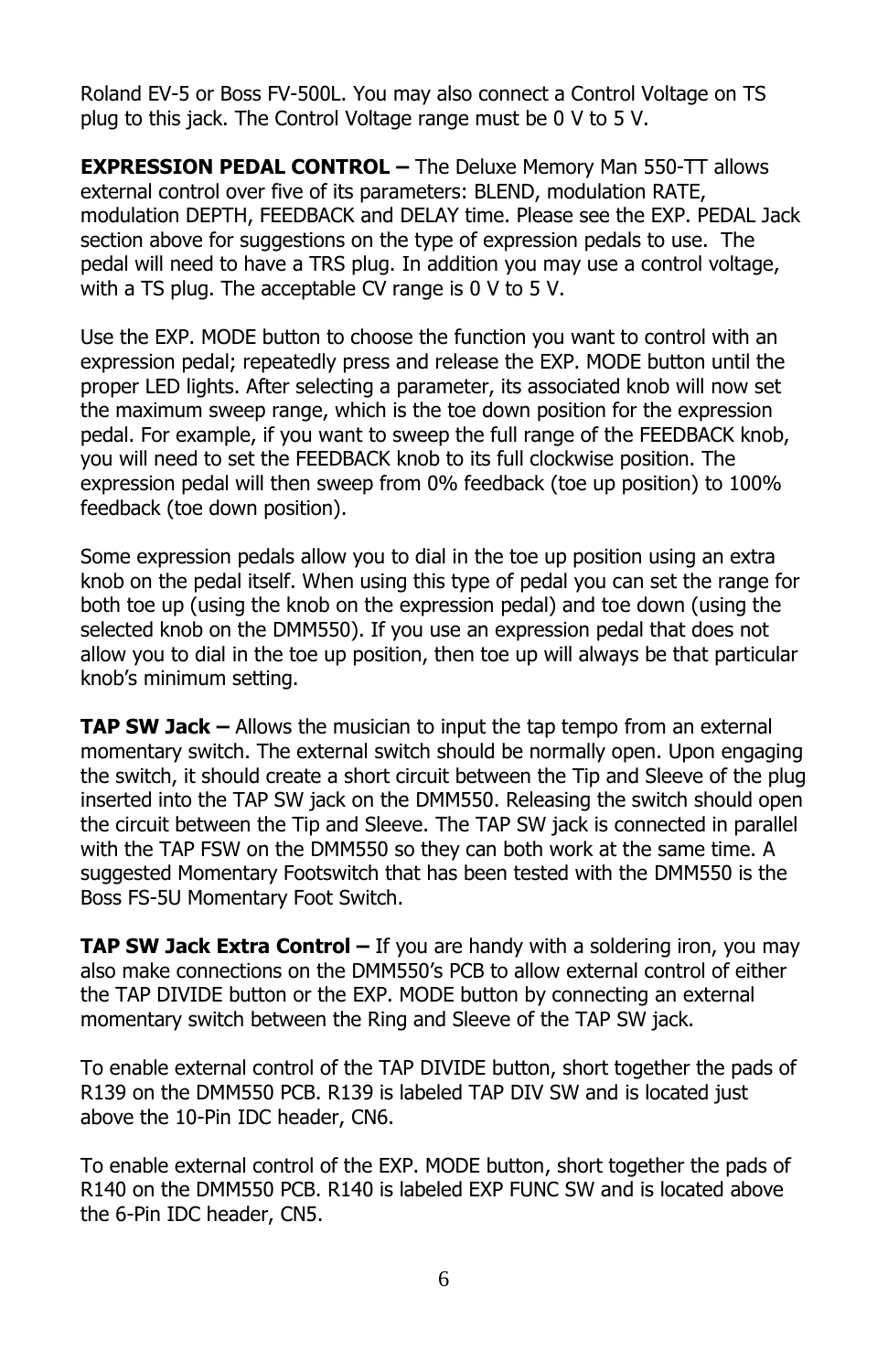These external switch connections work in parallel with their associated buttons on the DMM550. If either of the buttons have been enabled for external use, a TRS plug must be inserted into the TAP SW jack. In this circumstance, if a TS plug is inserted into the TAP SW jack it will be equivalent to holding down whichever button has been enabled for external use, without the ability to release the button.

**9V PWR JACK –** Connect the output plug of the supplied AC Adaptor into the 9V power jack at the top of the DMM550. The DMM550's current requirement is 200mA at 9VDC. The polarity of the power jack is center negative. The maximum allowable power supply voltage is 10.5 VDC.

#### **FACTORY RESTORE**

The Feedback Hold setting, along with the original EXP. MODE and TAP DIVIDE mode, can be restored to their original factory settings by holding down the EXP. MODE button during start up.

Press and hold the EXP. MODE button, then apply power to the DMM550 while continuing to hold the EXP. MODE button. Once you see all five EXP. MODE LEDs light up solid, you may release the button. The factory settings have been restored.

#### **- WARRANTY INFORMATION -**

Please register online at http://www.ehx.com/product-registration or complete and return the enclosed warranty card within 10 days of purchase. Electro-Harmonix will repair or replace, at its discretion, a product that fails to operate due to defects in materials or workmanship for a period of one year from date of purchase. This applies only to original purchasers who have bought their product from an authorized Electro-Harmonix retailer. Repaired or replaced units will then be warranted for the unexpired portion of the original warranty term.

If you should need to return your unit for service within the warranty period, please contact the appropriate office listed below. Customers outside the regions listed below, please contact EHX Customer Service for information on warranty repairs at info@ehx.com or +1-718-937-8300. USA and Canadian customers: please obtain a **Return Authorization Number** (RA#) from EHX Customer Service before returning your product. Include with your returned unit: a written description of the problem as well as your name, address, telephone number, email address, and RA#; and a copy of your receipt clearly showing the purchase date.

## **United States & Canada**

EHX CUSTOMER SERVICE